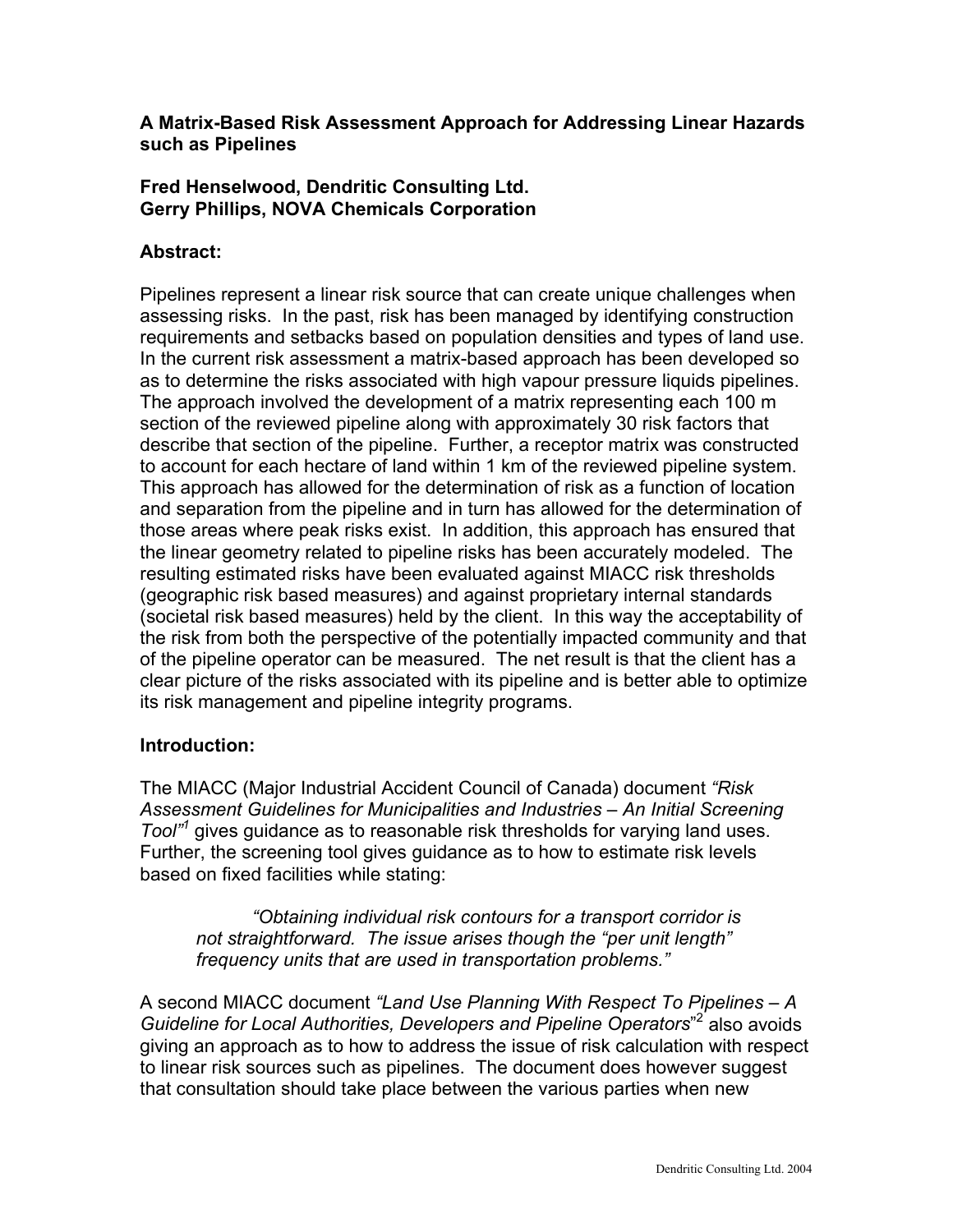development occurs based on a separation distance of 200 m. The document then goes on to suggest that this consultation distance should be expanded for high vapour pressure liquids or sour gas pipelines. The goal of this consultation process is to help local authorities in establishing appropriate setbacks, which are not too restrictive nor too conservative.

In the absence of clear guidance as to how to estimate pipeline risk organizations such as the Alberta Industrial Heartland Association<sup>3</sup> have developed their own risk assessment approaches. These types of approaches suffer based on limited data and do not readily reflect the operation of the reviewed pipeline systems, as the operating companies are not involved in the assessment process. As a result these types of risk assessments tend to be overly conservative and have the potential to misinform the public regarding the potential risk levels. This potential overstatement of risks can be of particular concern when pipeline risks are compared to risks related to fixed facilities where more straightforward risk assessment approaches exist.

The lack of accessible guidance with respect to conducting pipeline risk assessments creates a situation where it is critical that pipeline operators readily assess their pipeline systems in a clear manner and be in a position to share this information when needed as per the approach suggested within the MIACC guidelines. In this way local governments can be provided with appropriate information for land use planning purposes allowing for informed and balanced decision making.

Risk can be defined as the product of the likelihood of an event and its consequence. Within the current risk assessment a collection of matrices has been defined in order to allow this relatively simple risk calculation to be computed numerous times so as to give a measure of risk at both a system level and across the system. The various matrices have been defined based on geography whereby 100 m lengths or 1 hectare partitions (100 m x 100 m) have been utilized. 100 m was selected as it represented a distance where factors associated with data quality, computational needs, and geometry could be best balanced. At shorter distances data quality and computational needs become an issue. At larger distances errors associated with geometry assumptions can become significant. In addition, assumption as to the uniformity of the risk levels within the measured cell partitions can also become an issue for larger distances.

Through working with and defining the various matrices key information related to the pipeline system can be readily extracted from the risk assessment:

- Failure rate as a function of location (leak and rupture rates were calculated for each 100 m of the pipeline based on 9 different failure modes)
- Distribution of consequences following a release for each hectare of land within 1 km of the point of failure (multiple scenarios were considered and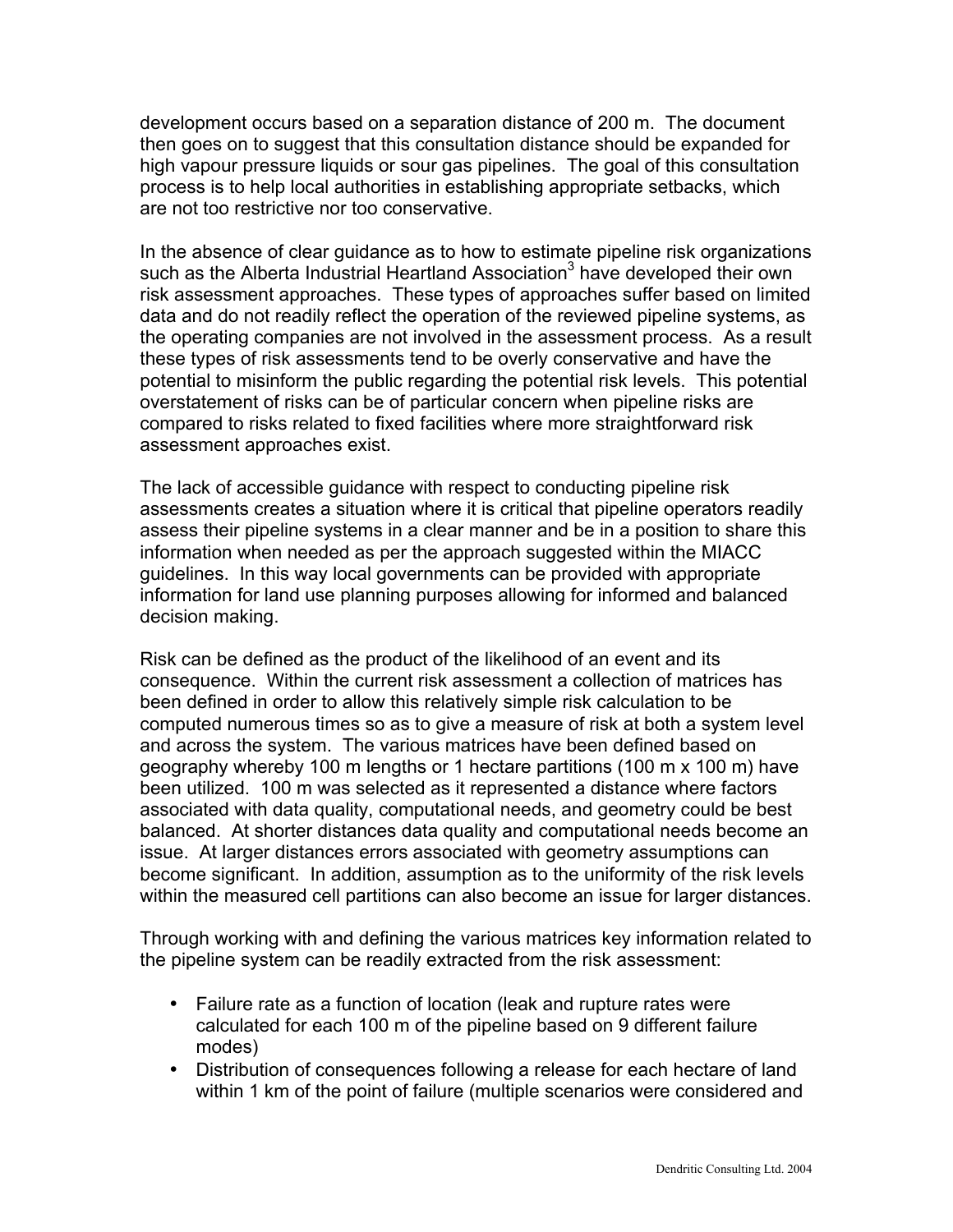accounted for day and night conditions, varying wind directions, explosive yields…)

- Geographic risk estimates for each hectare of land within 1 km of the pipeline (this also data was utilized to give risk contours relative to the pipeline)
- Societal risk measures for each hectare of land within 1 km of the pipeline

The net result is that the client can readily view the risk associated with its pipeline systems from a number of perspectives and is positioned to address those areas representing greatest concern. Further, through an iterative process the client can review various risk reduction strategies so as to determine which activities yield the greatest value by balancing costs against the effectiveness of each strategy.

## **Failure Rate Determination:**

As was stated above failure rates were calculated for each 100 m section of the reviewed pipeline with this calculation being based on the following failure models:

- Internal Corrosion
- External Corrosion
- Stress Corrosion Cracking
- Earth Movement
- Over-Pressure
- Valve/Fitting Failure
- Construction/Material Defect
- Third Party Damage
- Other/Miscellaneous Failures

With the exception of the Stress Corrosion Cracking component the various models were developed based on EUB (Alberta Energy and Utility Board) data<sup>4</sup>, which was supplemented by various third party studies and other pipeline incident datasets. The Stress Corrosion Cracking model utilized was based on an internal model held by the client.

As an example of the model development, the external corrosion model started with a base failure rate taken from the EUB dataset with an adjustment factor for pipeline diameter. The failure rate was then adjusted based on coating type utilizing expert judgment and data presented by UKOPA (United Kingdom On-Shore Pipeline Operators' Association)<sup>5</sup>. This base failure rate was then modified in areas where pipe with heavier wall thickness existed. Modifications to the failure rate based on pipe thickness drew upon studies based on data held within the EGIG (European Gas Pipeline Incident Data Group)<sup>6</sup> and the UKOPA<sup>5</sup> incident datasets. Next a series of risk factors were considered and correlations were established between these risk factors (road crossings, creek crossings,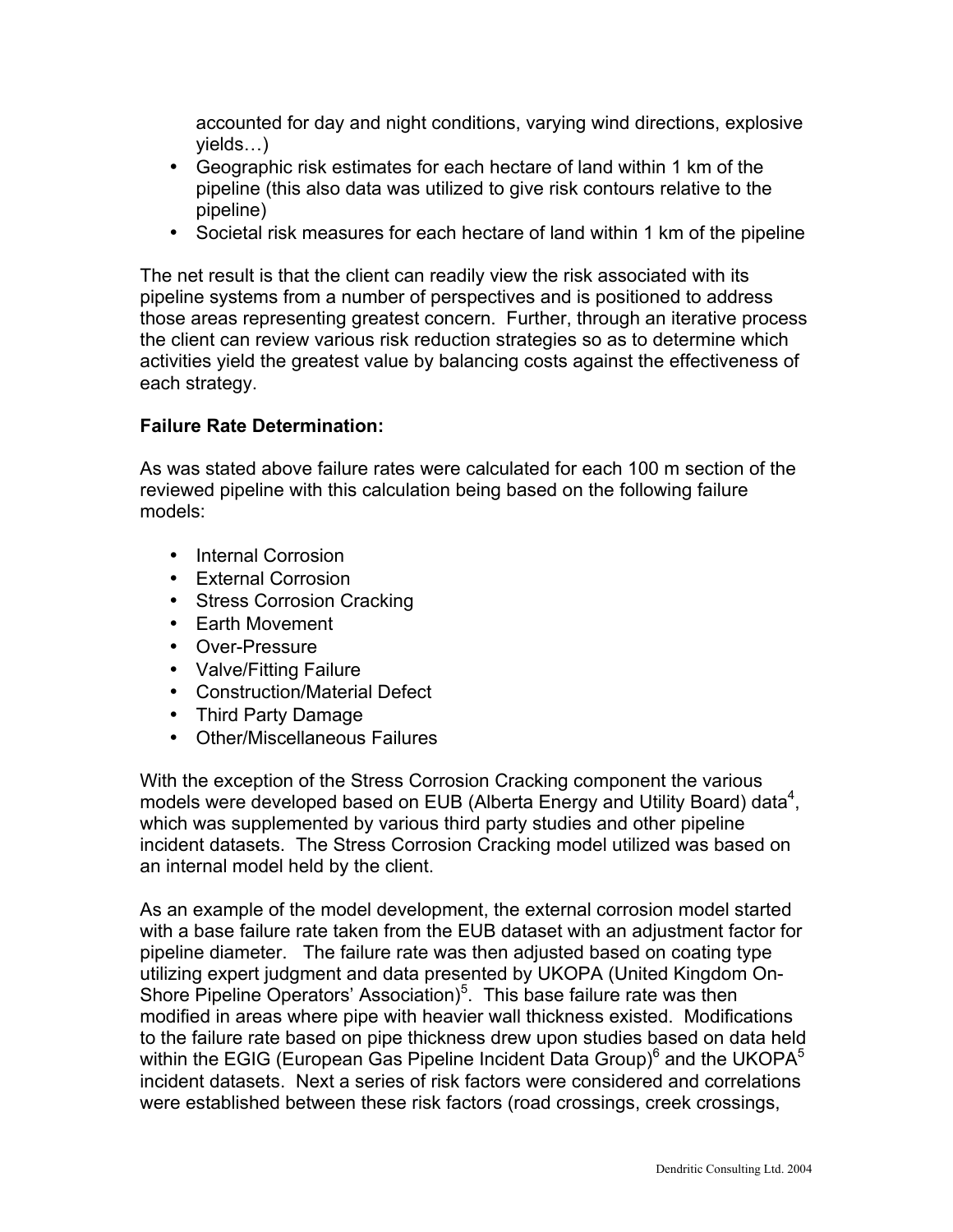power lines, slopes…) and internal inspection data held by the client. These correlations were then built into the failure model so as to allow for the identification of those areas where external corrosion related failures were most likely to occur. The model also accounted for the time elapsed since the last internal inspection was conducted and any anomalies within the current inspection data. The net result was that a model was constructed based on approximately 15 factors that allowed for external corrosion failure rates to be estimated for each 100 m section of the pipeline. Although not directly used the "Pipeline Risk Management Manual"<sup>7</sup> served as an excellent reference and aided greatly in the identification of potential risk factors which were considered within the various failure models.

The following graph illustrates the failure rates calculated as a function of location and has been broken out into separate failure rates for leaks and ruptures.



# **Failure Rate as a Function of Location**

For the pipeline system studied:

- Third party strikes represented the greatest rupture threat
- Rupture rates were typically highest in industrial areas
- Rupture rates were typically lowest within designated transportation utility corridors
- Failure rates typically peaked in valleys where moisture and soil movement concerns existed relative to the surrounding areas
- Developing and existing sub-divisions in areas served by "light wall" pipe represented areas exhibiting higher than average failure rates
- Rupture rates typically varied by a factor of approximately 5 between high failure rate locations and low failure rate locations as observed across the reviewed pipeline system (with the exception of above ground facilities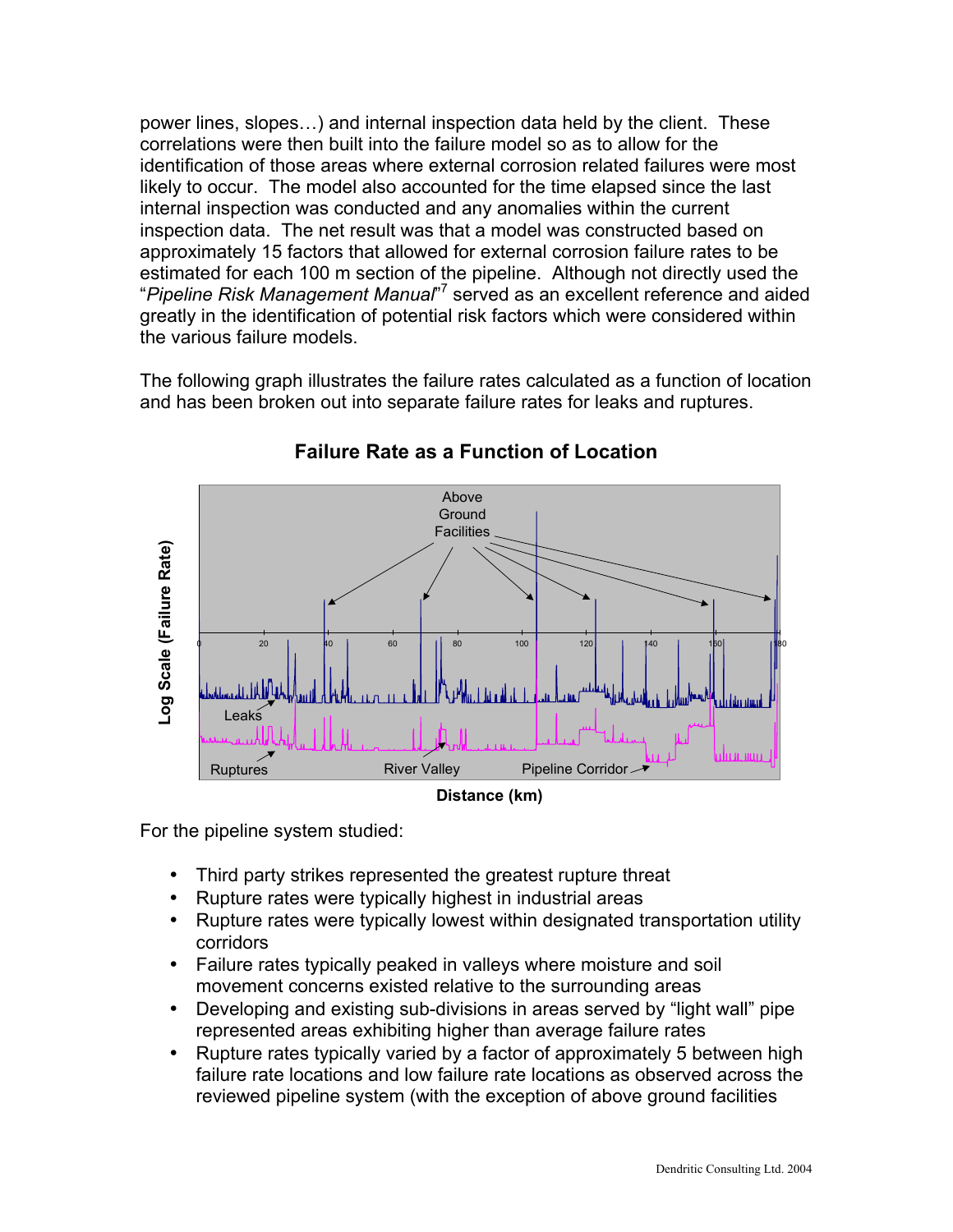where failure rates spiked – the observed variation in rupture rates would have been far higher if not for the additional precautions the client currently takes in areas previously deemed to be high risk)

The client was also positioned such that they could readily gain insight into the distribution of failure modes expected for each 100 m section of pipeline. The following graph gives a sample of the breakdown of failure modes expected for a sample urban area. Through understanding the threats that were present for each segment of the pipeline risk mitigation strategies could be readily developed and targeted towards the primary contributors to the expected failure rates.



## **Distribution of Rupture Sources at x.x km**

In general it was found that the estimated failure rates for the reviewed pipeline system were lower than failure rates currently observed for high vapour pressure pipelines within Alberta $8$ . This deviation can be readily explained by the high standards to which the client operates its pipeline system along with the larger than average diameter associated with most of this distribution system. (Larger diameter pipelines typically experience fewer failures<sup>4</sup> due to usually better than average maintenance practices and heavier wall thickness.) Further, it was found that the estimated failure rate was readily comparable to that observed for the top performing U.S. hazardous liquid pipeline operators<sup>9</sup>. These comparisons would suggest that at a system level the estimated failure rates are reasonable based on the available data.

# **Consequence Analysis:**

Data held by the U.S. Department of Transportation – Office of Pipeline Safety (U.S. DOT  $-$  OPS)<sup>10</sup> related to natural gas liquids pipeline releases were reviewed allowing for a determination of the ignition probabilities and explosion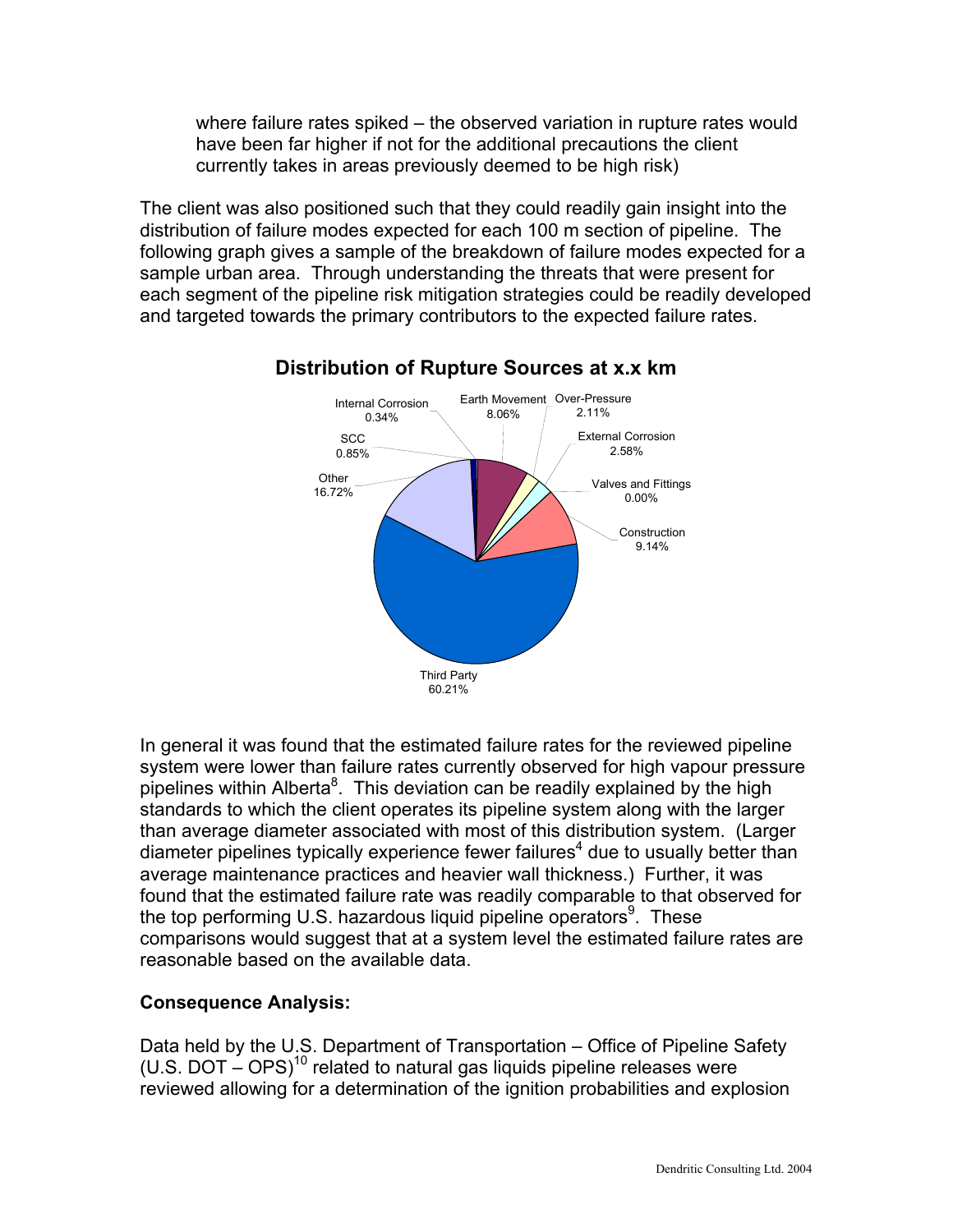probabilities (delayed ignition) as a function of release size. The resulting ignition probabilities were then modified based on the properties of the potentially released materials relative to the "average" natural gas liquids released and for land use types. For example ignition probabilities should be higher in industrial areas than in open farmland due to the densities of ignition sources associated with these land uses.

Through combining failure rates with the above derived ignition probabilities, as a function of location, it was then possible to estimate the likelihood of the following potentially hazardous events for each 100 m section of the pipeline:

- Small leak (with or without fire and explosion)
- Large leak without ignition
- Large leak leading to fire
- Large leak leading to explosion and fire
- Rupture without ignition
- Rupture leading to fire
- Rupture leading to explosion and fire

Event trees were then constructed for each of the above scenarios based on the following elements (where applicable):

- Time of day (day, night)
- Ignition (immediate ignition, early ignition, late ignition)
- Yield (3% TNT equivalence, 10% TNT equivalence)

For events leading to fire only the U.S. DOT – OPS dataset<sup>10</sup> was utilized to determine injury and fatality probabilities for individuals residing in the two hectares of land immediately adjacent to the release site (one to the left of the pipeline and one to the right of the pipeline). For fire and explosion events PHAST modeling was utilized to determine occupant vulnerability for each hectare of land within a 2 km matrix surrounding the potential release site. (PHAST is a dispersion modeling and consequence analysis software package that is available through DNV.) It was then possible to develop a matrix that described average occupant vulnerability for each hectare of land within a 2 km square matrix surrounding a release site for each of the identified scenarios through combining the probabilities associated with the different branches of each event tree.

Data generated by the use of the PHAST software was converted from a Cartesian description to a polar notation based description. This transformation allowed vulnerabilities to be readily calculated as a function of distance from the release site. Occupant vulnerabilities were based on values given within the CCPS *"Guidelines for Evaluating Process Plant Buildings for External Explosions and Fires"*11 and an assumption that those individuals within the lower flammable limit of the resulting vapour cloud would be killed.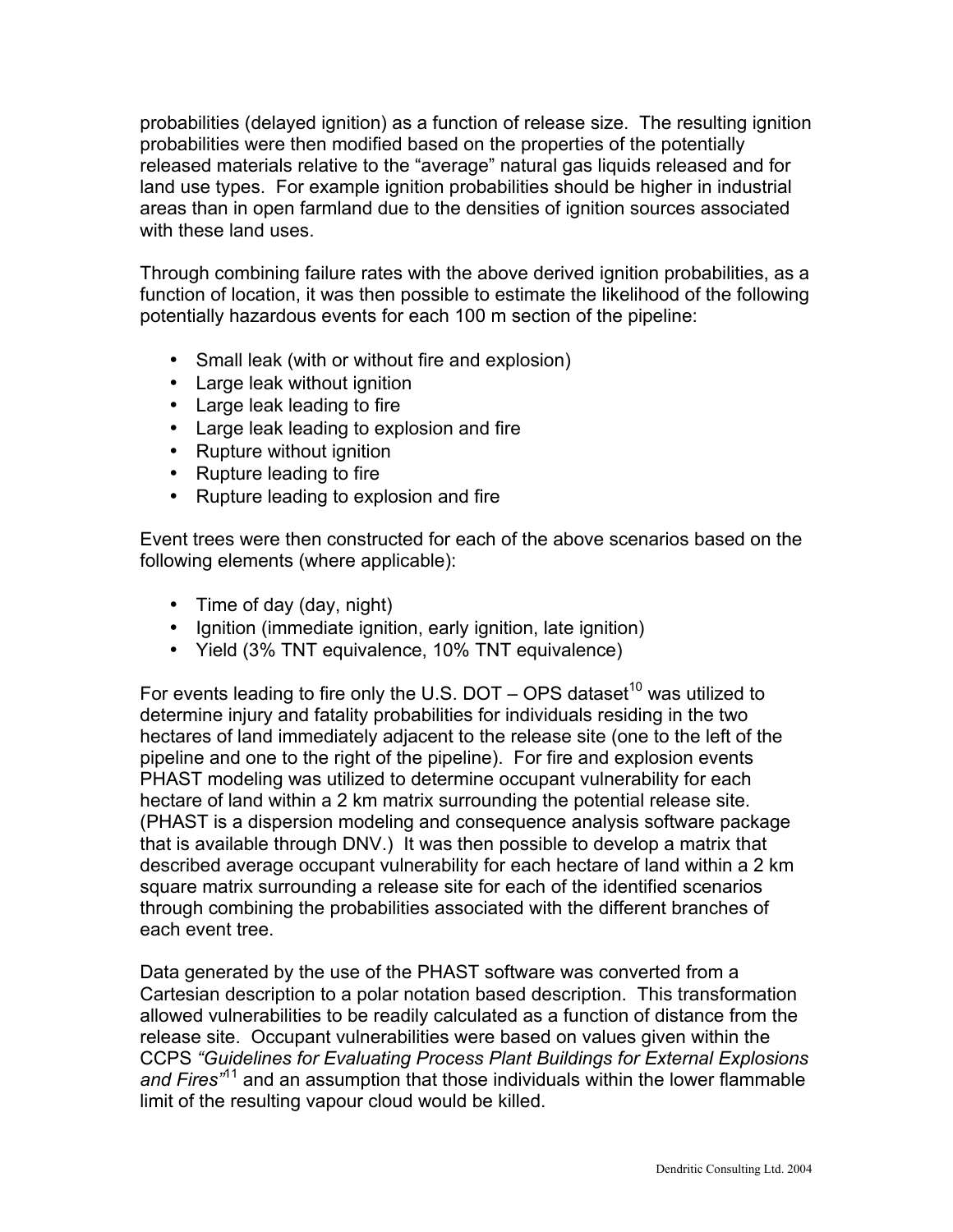In this particular risk assessment the reviewed pipeline runs primarily in a north south direction. This consistent orientation of the pipeline allowed for assumptions to be made as per the direction of the prevailing winds. As such occupant vulnerabilities for each hectare of land were adjusted based on the orientation between the receptor sites and the release site to reflect prevailing wind conditions. This wind adjustment was particularly important in the case of one of the neighboring communities where the typical prevailing wind conditions would suggest that existing housing to the east of the pipeline would be at an elevated risk level relative to the average value calculated for this area.

The following graph illustrates the relationship between occupant vulnerability and location relative to the modeled point of pipeline failure in the event of a rupture and explosion scenario. The graph represents an average outcome accounting for elements such as time of day, wind direction, explosive yield…



**Fatality Probability as Function of Location Relative to the Rupture Site (Fire and Explosion)**

East - West Distance (m)

One of the keys to the current risk assessment approach is that the length scale associated with major events (several 100 m) is significantly larger than the length scale associated with the receptor matrix (100 m x 100 m units). Increasing the resolution of the receptor matrix and working with  $1/9<sup>th</sup>$  of a hectare units (same total land area covered) resulted in the average occupant vulnerability increasing by less than 1% for those events which resulted in the most significant outcomes (late ignition - rupture scenarios leading to fire and explosion). As such the selected receptor matrix is likely appropriately scaled and represents a balance between resolution and source data quality while ensuring calculation requirements are manageable. In many ways this situation is analogous to the manual integration of the area under a curve – at what point do you have sufficient accuracy to address the question being considered?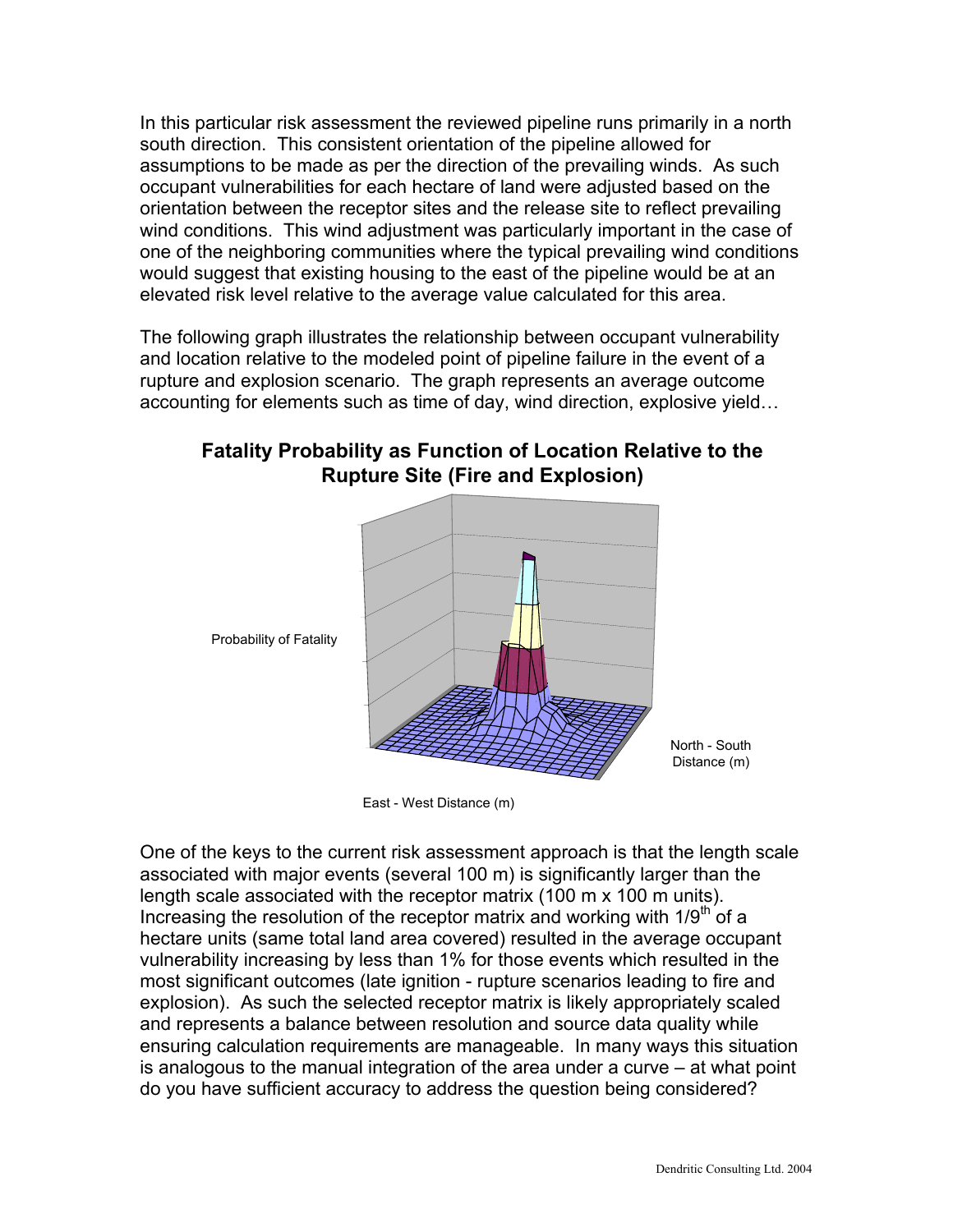## **Geographic Risk**

One common treatment utilized in conjunction with the MIACC methodology is to estimate pipeline risk as per the methodology given for a fixed facility. The resulting distances to the various risk contours estimated in this manner are then applied perpendicular to the pipeline to create risk corridors aligned with the pipeline. Typically people equate the MIACC failure rates with 1 km of pipeline and as such this approach results in situations where the distance to the risk contours is significantly less than the 1 km length term associated with the estimated pipeline failure rate. The net result is that this approach can significantly overestimate the size of the estimated risk corridor. As an example a fixed facility that is found to represent a certain risk out to 100 m would place an area of 31,400 m<sup>2</sup> at risk, the application of this same distance perpendicular to 1 km of pipeline would place an area of 200,000  $m^2$  at risk (not including boundary areas). This would indicate that the area at risk had increased by a factor of 6, which represents a significant overstatement, as the energy involved in the source event has not changed.

In the current risk assessment the pipeline has been treated as a series of individual risk sources spaced 100 m apart. When reviewing vulnerabilities at a distance of 50 m from the pipeline the calculated risk is approximately 1% below that which would be measured if the pipeline were treated as a series of individual risk sources spaced 33.3 m apart. This would suggest that the resolution granted by the receptor and consequence matrices is appropriate as per the balance between computational needs and the accuracy of generated results.

Essentially the geographic risk for a given hectare of land can be determined by considering each 100 m section of the 2 km of pipeline closest to the location being analyzed. When reviewing each 100 m section of the pipeline the impact of the modeled consequences for each of the reviewed scenarios is considered based on the separation between each 100 m section of the pipeline and the hectare of land being reviewed. In this way the various risks associated with each hectare of land within 1 km of the pipeline can be readily estimated. Clearly the use of tools such as spreadsheets can greatly facilitate this analysis. In the current assessment over 45,000 hectares of land were considered based on 7 outcome modes (with some outcome modes representing averages accounting for multiple event severities) being applied to just over 2,300 sections of pipeline.

This approach resulted in the ability to classify each hectare of land as per the MIACC land use guidelines. Further, by extrapolating between the values obtained for the midpoint of each hectare of land it was possible to generate approximate geographic risk contours. The term approximate has been used as a linear fit was used between data points rather than a more robust curve fit. Further, the approach did not account for the fact that peak risk levels were typically found between 50 m and 150 m on the downwind side of the prevailing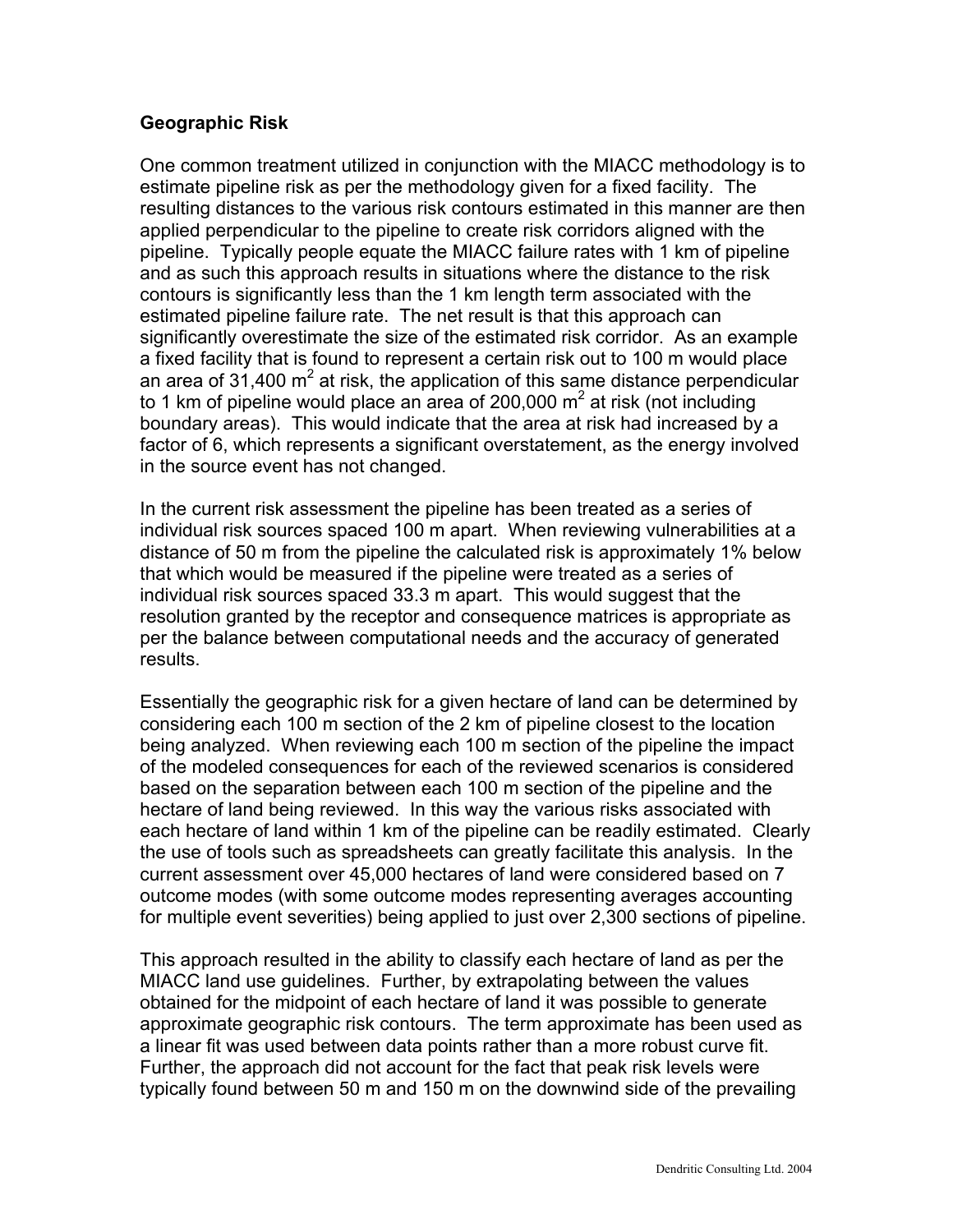winds. As such the risk contours do not exhibit the same level of accuracy as the other values put forward within this approach. More involved curve fitting could be conducted so as to improve the accuracy of the analysis but was not deemed to be necessary within the current study as a hectare based level of resolution was deemed to be acceptable. Although not fully analyzed, peak risk levels were typically found to be 10%-15% above the levels found at 50 m downwind and 150 m downwind of the pipeline and as such the geographic risk contour may not capture these peak values as a result of the hectare based resolution used within this calculation (50 m downwind and 150 m downwind were found to yield similar risk values indicating peak risk levels occurred between these two points). It should also be noted that the MIACC risk thresholds are based on a log scale and as such the introduced error factor in this particular calculation is not as significant as it appears at first glance.

The following graph illustrates the geographic risk contours estimated through this risk assessment for the client's pipeline system.



# **Individual Fatality Risk Contours**

The estimated geographic risk values, in combination with current land uses, indicated that the operation of the pipeline system is well within the MIACC guidelines. i.e. from a community perspective the operation of the reviewed pipeline, as per the current integrity program, does not represent a significant hazard.

#### **Modeled Outcomes**

The MIACC guidelines strive to measure risk acceptability from the perspective of the potentially impacted communities. However, this risk measure does not indicate if an activity is acceptable from the perspective of the operating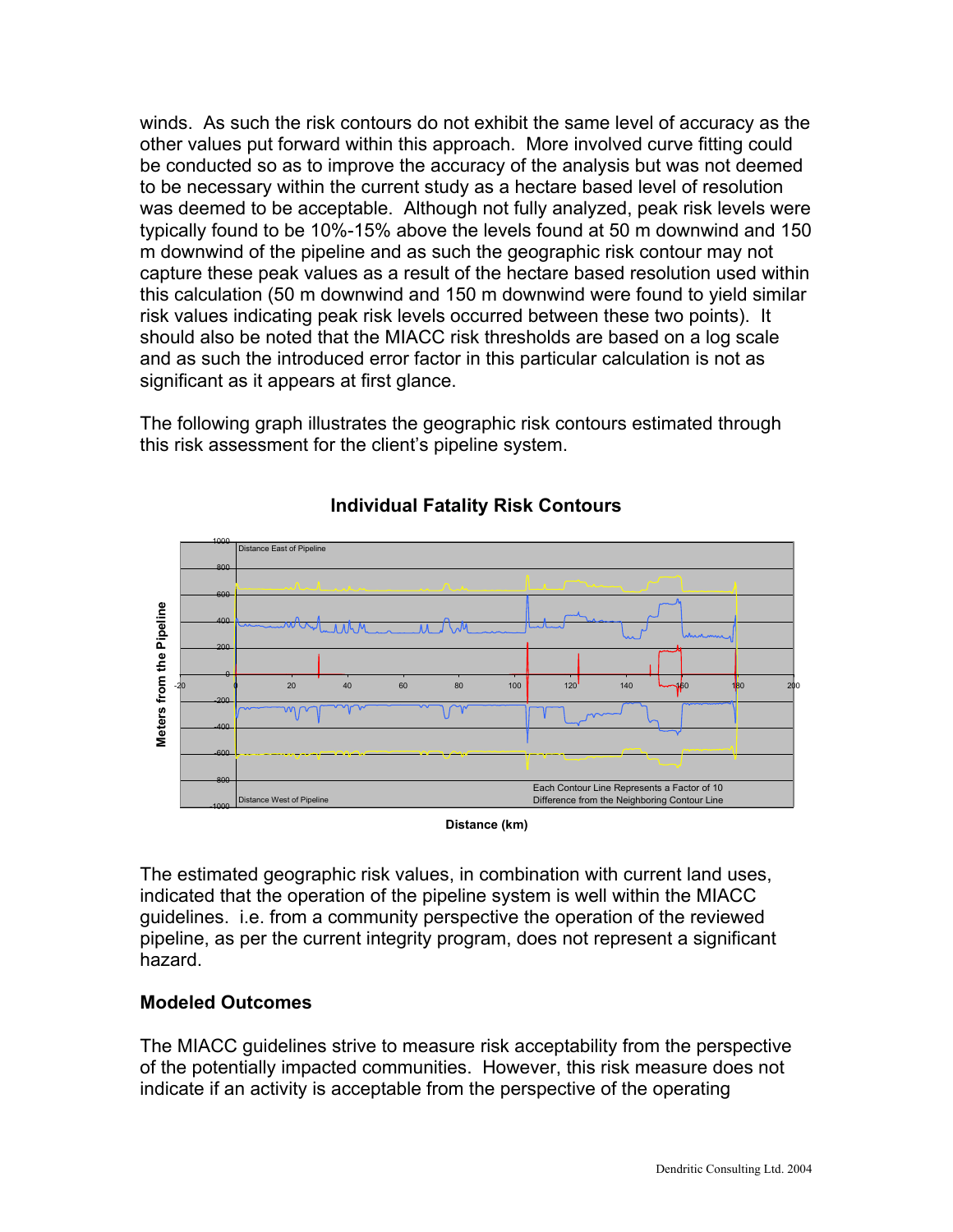company. Both of these perspectives need to be reviewed in order for a risk assessment to be considered complete. In this particular case the client utilized a risk scoring methodology that assigns values to various events across several categories when judging risk. The following categories were considered within in this methodology:

- Fatality/Injury/Illness
- Exposure
- Quality of Life
- Financial Impacts
- Environment
- Regulatory

These event values are combined with probabilities of occurrence and summed to give risk scores, which are then judged against risk thresholds to determine the client's acceptability of the risks associated with a given activity. Consequence models were built for each of the categories based on data within the receptor and pipeline characterization matrices. Through combining the event probabilities with the consequence models and the receptor matrix it was possible to determine a risk score for each 100 m of the reviewed pipeline using the client's value system.

In this particular case the resulting risk scores were dominated by the potential for fatalities, particularly as related to rupture events leading to fire and explosion. Within the client's methodology scores assessed for fatalities were non linear such that multiple fatality events received far greater scores than those obtained for individual fatality events. i.e. if 1 fatality had a value of X an event leading to 2 fatalities would have a score of 4X. Generally the scores within the client's methodology scaled with the square of the number of fatalities resulting from a given event. (Although not conducted within this particular study the determination of the number of fatalities per event along with the associated event frequencies gave sufficient details to judge risks based on the application of F-N curves. This analysis has been conducted as part of a subsequent pipeline risk assessment looking at a different pipeline system.)

In order to validate the range of events that were being simulated within this analysis the clients risk scoring methodology was used to score the natural gas liquids pipeline failure data contained within the U.S. DOT – OPS dataset<sup>10</sup>. The following graph illustrates the risk scores that were assigned to the 170 plus incidents within the U.S. DOT – OPS dataset<sup>10</sup> and the risk scores obtained for the entire range of modeled outcomes within the current study using the client's value system. On a percentile basis it is clear that the two datasets track in a consistent manner. This would indicate that the modeled outcomes are of an appropriate and reasonable severity based on the range of events that have been observed.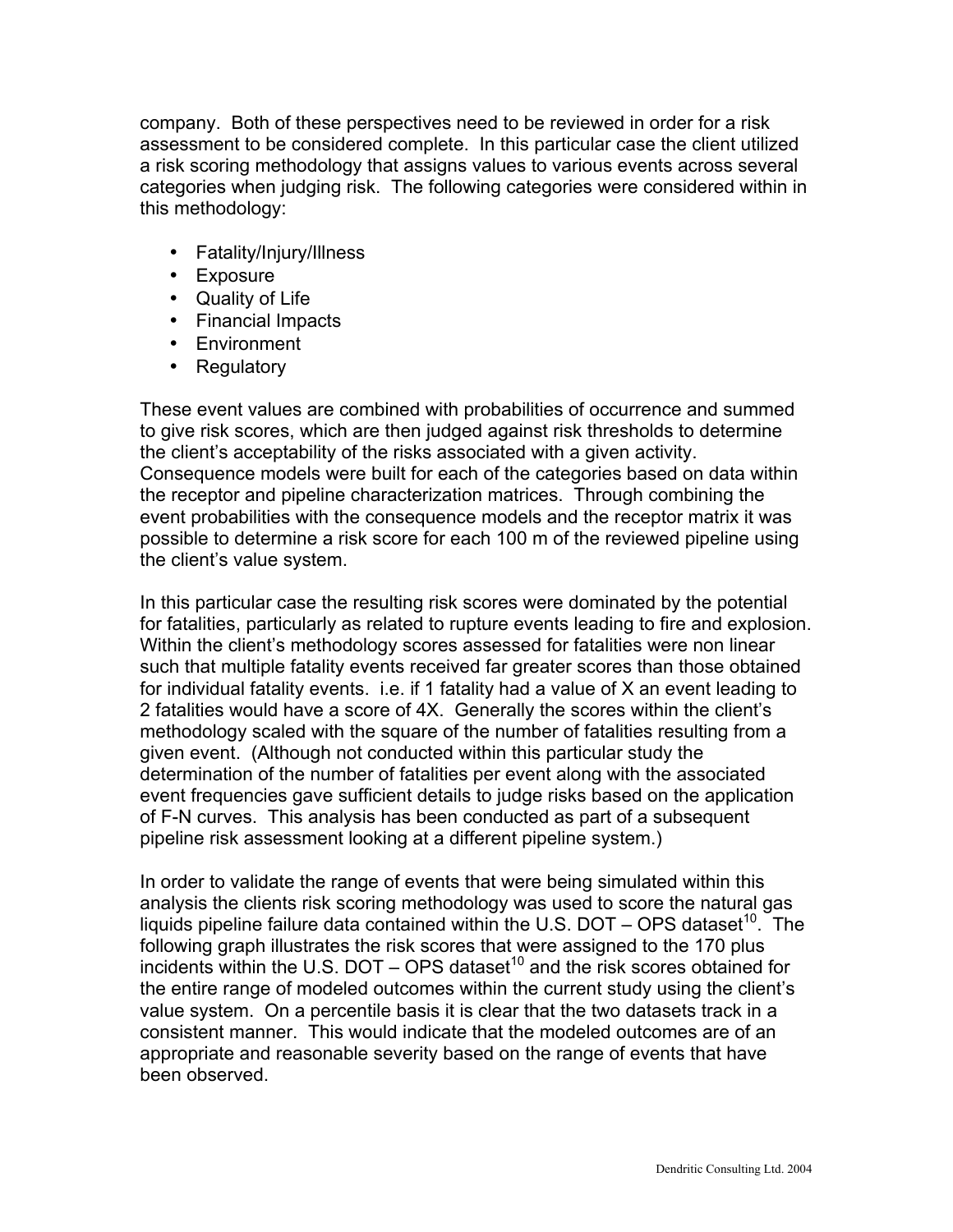

# **Modeled Outcomes vs. Industry Data Fit**

Deviations in the  $70<sup>th</sup>$  thru 85<sup>th</sup> percentiles primarily relate to financial factors as the U.S. data included limited information with regards to the total financial losses associated with each event.

# **Societal Risk**

Societal risk based measures, viewed from the perspective of a corporation, attempt to gauge the impact the surrounding community will have on the corporation as a result of the potential impact the corporation has on the community. The non-linear relationship between fatality number and risk value reflects the greater outrage a community will express as related to multiple fatality events compared to individual fatality events. This greater outrage has the potential for greater regulatory intervention and financial costs, which in turn increases the likelihood that the event will threaten the survivability of the organization. The difficulty with pipelines when assessing societal risk is that a pipeline has the potential to cross through multiple communities. This leads to the question as to what is an appropriate distance of pipeline to consider when assessing risk to a corporation based on risk to a community. If you consider 10 km of pipeline verses 100 m of pipeline the risk found for a 10 km of section would typically be 100 times larger than that measured for a 100 m section. The net result is that the length of pipeline considered is a key parameter when reviewing societal based risks – terms related to outcomes do not change significantly with length but the failure rate, which is expressed as a function of pipeline length, obviously does vary.

One potential approach is to look at worst-case scenarios and then consider a section of pipe consistent with that length value. This approach however suffers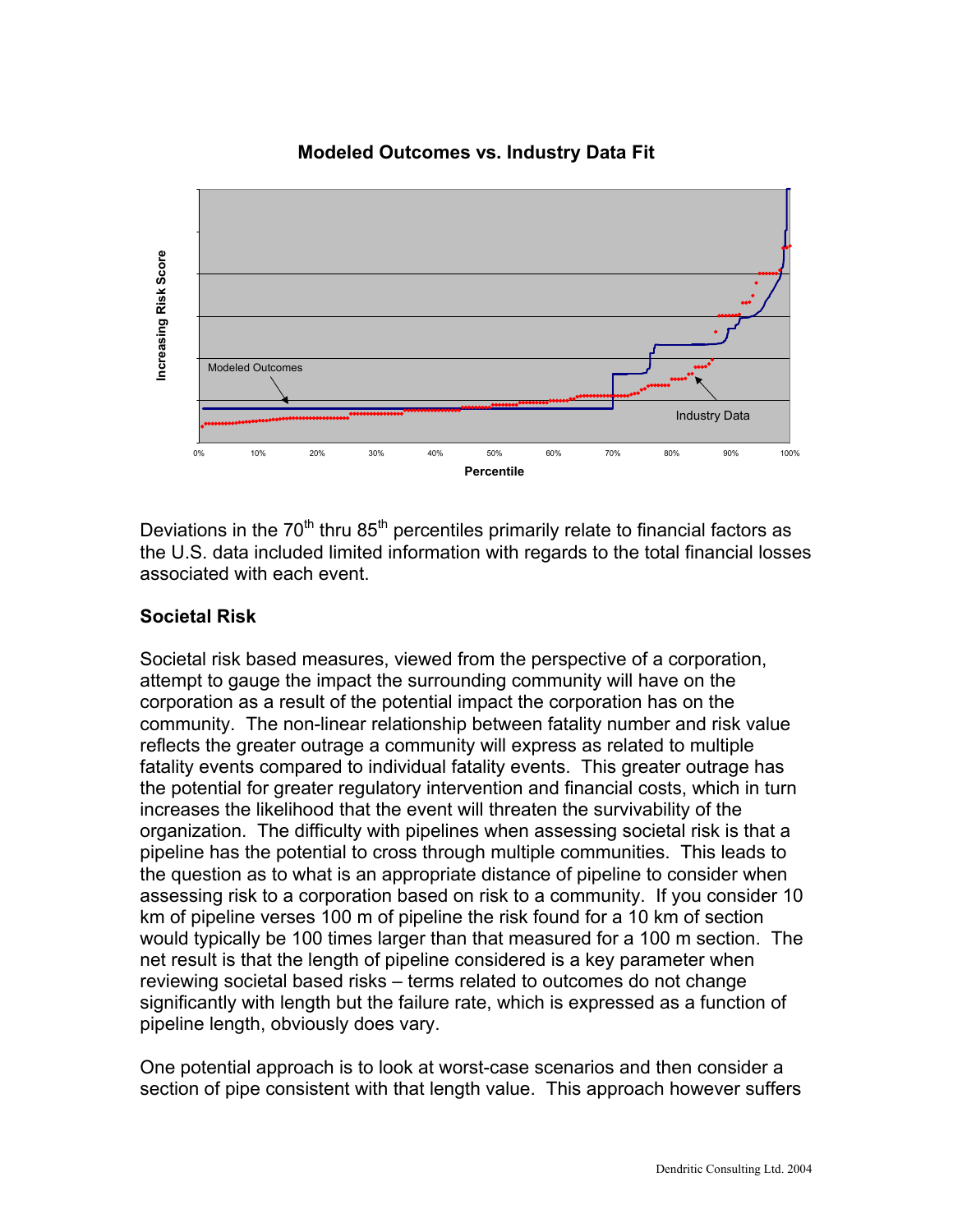from two main issues. First worst-case scenarios often can be extremely difficult to define and second at what distance from an event does one consider the impact to be zero. As a result the distance considered for a worst-case scenario can vary dramatically from one study to the next. If one considers incidents like Port Hudson<sup>12</sup>, where windows were damaged for several kilometers, the distances associated with worst-case scenarios can be quite large while the frequency of this type of drastic event is extremely low. Further, even if this large worst-case type of event did occur this type of event tends to be directionally focused indicating that someone could be present within this worst-case distance from the release site while still having a low probability of being affected. Although reasonable these approaches can be extremely conservative in nature when compared to similar calculations addressing fixed facilities and can be difficult to define.

Ultimately the goal is to develop an approach that allows for comparisons to other risks managed by the client to be made. In this case the client is primarily involved in the petrochemical industry and as such has a strong bias towards fixed facilities. The net result was that it was key that the approach generated risk values which could readily be compared to fixed facilities. It is important to note that the perspective being considered is from that of the company involved and as such the company has the ultimate say in determining what is acceptable and how the risk is to be both defined and judged. In the long term those standards and methodologies will determine the success and viability of the company in question.

In this case the approach taken has been the determination of a peak societal risk value for each 100 m of the pipeline. This peak societal risk has been calculated based on the societal risk estimated for the hectare of land immediately to the east of the pipeline where prevailing wind conditions result in peak geographical risk. The calculation involved looking at all events which could impact that hectare of land and determining risk scores, using the client's methodology, and frequencies for each event along with the probability that the events would actually impact the particular hectare of land being considered. As such, events occurring in the immediately neighboring 100 m section of pipeline were counted at full value while more distant events were scaled to reflect the declining probability that the event would have an impact within the hectare of land being considered. The probability that a neighboring event would impact the considered hectare of land has been termed the societal risk modifier within this study. The societal risk modifiers could be readily calculated thru modification of the occupant vulnerability matrix developed using the PHAST analysis. Essentially the probability of impact was defined in place of the probability of fatality or injury used in the consequence portion of the risk assessment. The benefit to this approach is that the contribution of more distant events is reduced and as a result extremely low probability worst-case scenarios do not tend to skew the analysis.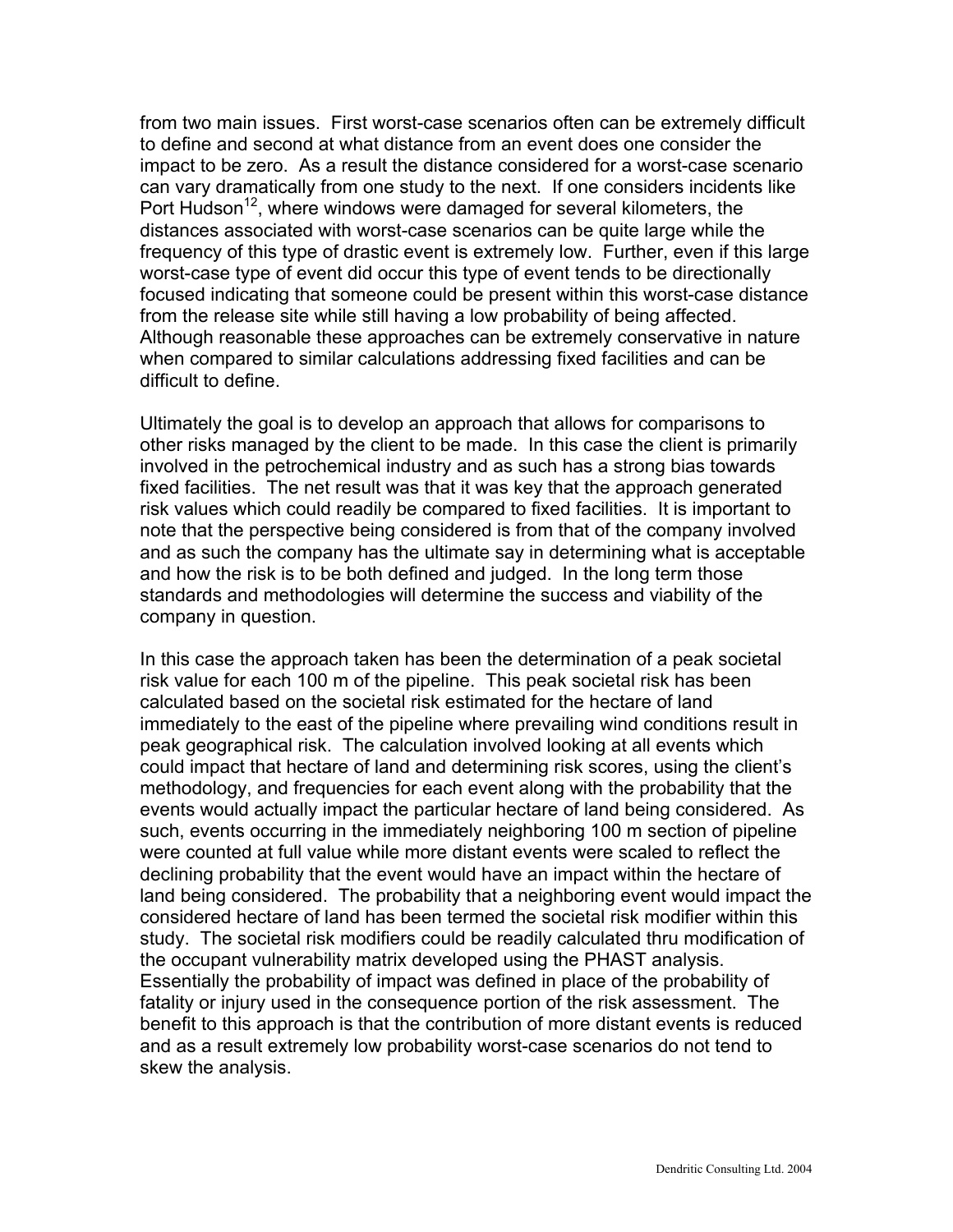Increasing the resolution of the receptor matrix by changing the size of the partitions from 1 hectare cells to  $1/9<sup>th</sup>$  of a hectare cells resulted in the estimated societal risk modifier values decreasing by approximately 3% for rupture and explosion events when summed over the neighboring 2 km of pipeline (1 km was found to represent a distance at which the societal risk modifiers goes to zero). As such the use of 1 hectare sized cells, as used elsewhere within this analysis, represents a reasonable balance between accuracy and computational requirements.

For the particular material being shipped by this pipeline system the equivalent pipeline risk distance term was found to be approximately 320 m. i.e. under uniform conditions the societal risk as measured by this methodology equates to a societal risk equivalent to that measured for a 320 m section of pipeline. The equivalent pipeline risk distance term can be determined from the area under the curve within the following plot illustrating the societal risk modifiers as a function of distance from the hectare of land being considered.



#### **Societal Risk Modifier as a Function of Distance**

The above graph illustrates the societal risk modifiers developed for the hectares of land immediately to the east of the pipeline (downwind side) for each 100 m segment of pipeline within a kilometer of the hectare of land being considered. As an example, if a rupture and explosion were to occur 400 m north of the hectare of land being considered there would be approximately an 8% probability that the hectare of land being considered would be impacted by the event. As such the societal risk score calculated for this failed segment of pipeline would be scaled by the 8% value when determining the contribution of this event to the total societal risk score for the hectare of land being considered located 400 m away. The graph also shows how the impact to the measured societal risk score goes to zero for scenarios occurring more than a kilometer away from the point being reviewed.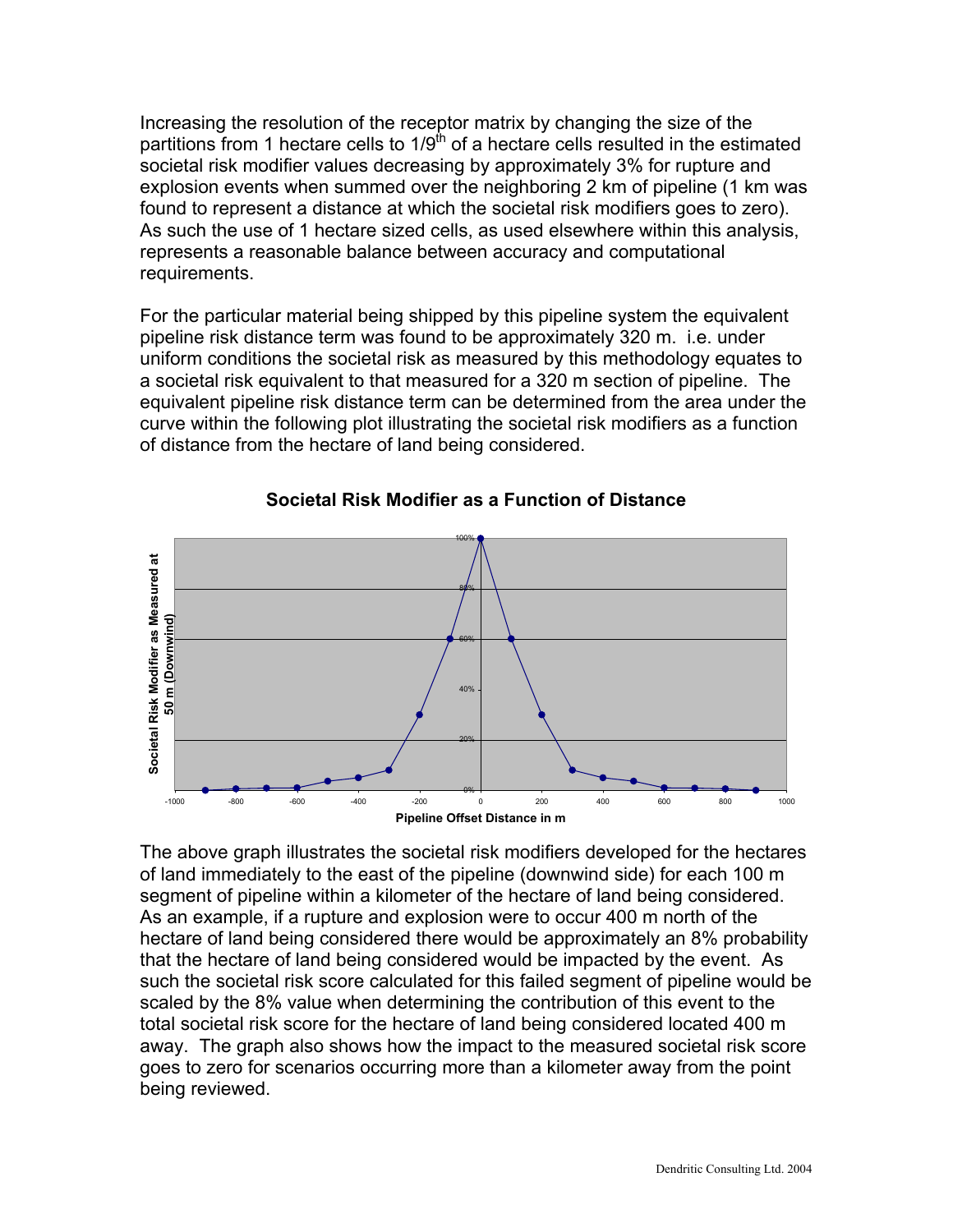The following graph illustrates the societal risk values measured within this study as a function of pipeline location.



**Societal Risk Score as Measured as a Function of Location**

Ultimately this approach generated risk values that the client could readily compare to previously conducted risk assessments for various fixed facilities. This in turn enabled the client to view the measured pipeline risks within the context of the portfolio of risks the client is actively managing.

# **Conclusions:**

Due to the linear nature of pipelines most risk assessment techniques fail to generate risk values that can be readily compared to fixed facilities. This difficulty in analysis combined with limited agreement on how best to conduct these types of assessments has resulted in a situation where various levels of government are being hampered with respect to land use planning. As a result it is critical that companies involved in pipeline operations conduct their own risk assessments and be in a position to share their findings with appropriate levels of government if asked.

The current risk assessment utilized a matrix-based approach whereby the linear nature of pipeline systems was approximated by a series of fixed risk sources. The nature of the matrix was such that separation between the approximated risk sources was sufficiently smaller than the estimated impact distances for major rupture events leading to fire and explosion. As a result the errors introduced by this approach relative to a linear system were minor and well within the accuracy of the assessment. Comparisons between the estimated failure rates and consequences obtained within this study relative to observed outcomes, primarily U.S. experience, indicate that the current risk assessment is reasonable and accurately reflects the reality of the analyzed system. This approach yielded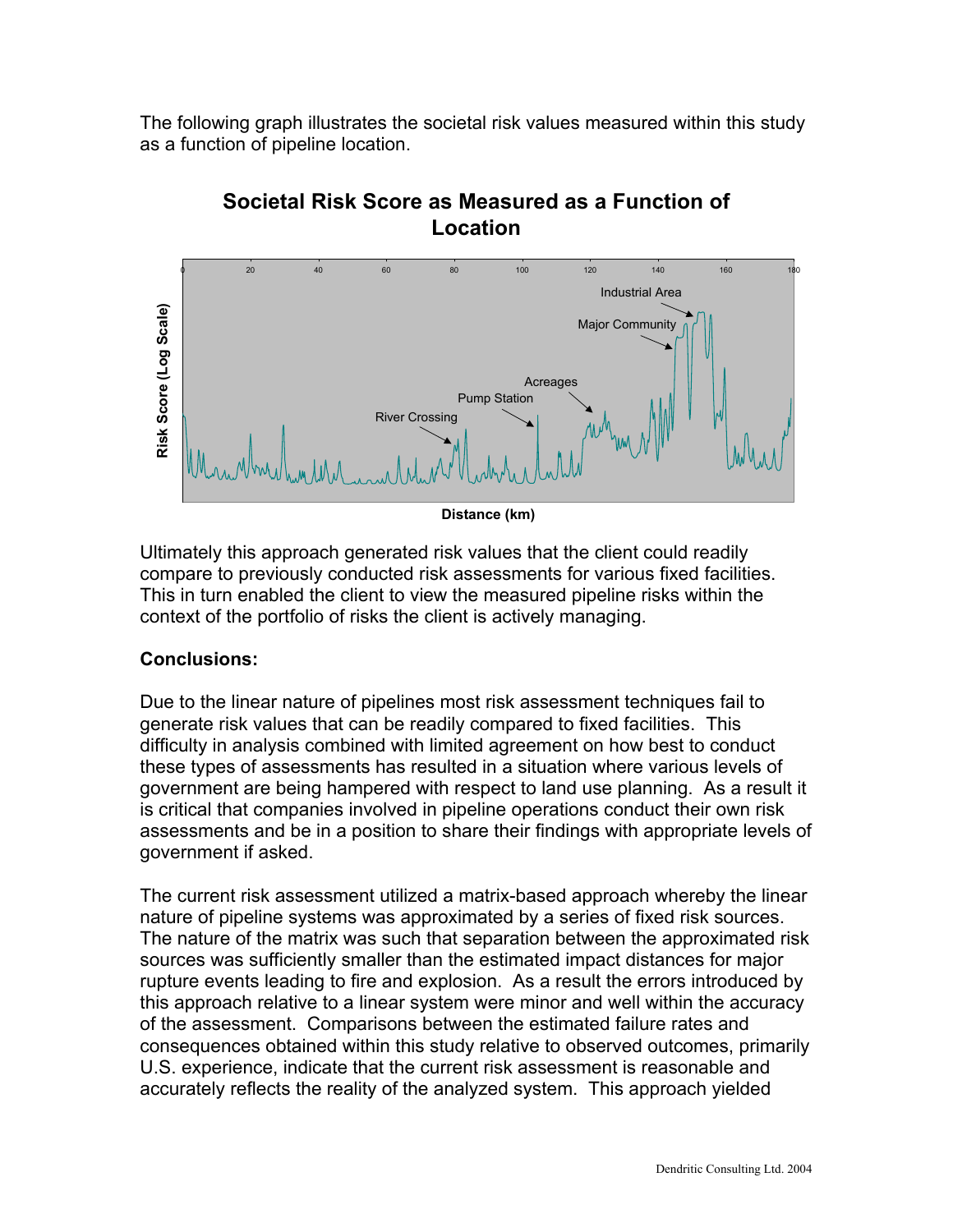both geographic risk levels, which allowed for comparisons against external risk guidance given in the MIACC guidelines, as well as a measure of societal risk, which allowed for comparisons against risk thresholds held by the client. Further, the societal risks were calculated in such a manner that they could be readily related to other risk assessments conducted by the client related to fixed facilities. In addition to addressing risk related concerns the assessment also yielded data related to failure rates and clearly positioned the client such that risk mitigation measures and pipeline integrity programs could be readily optimized.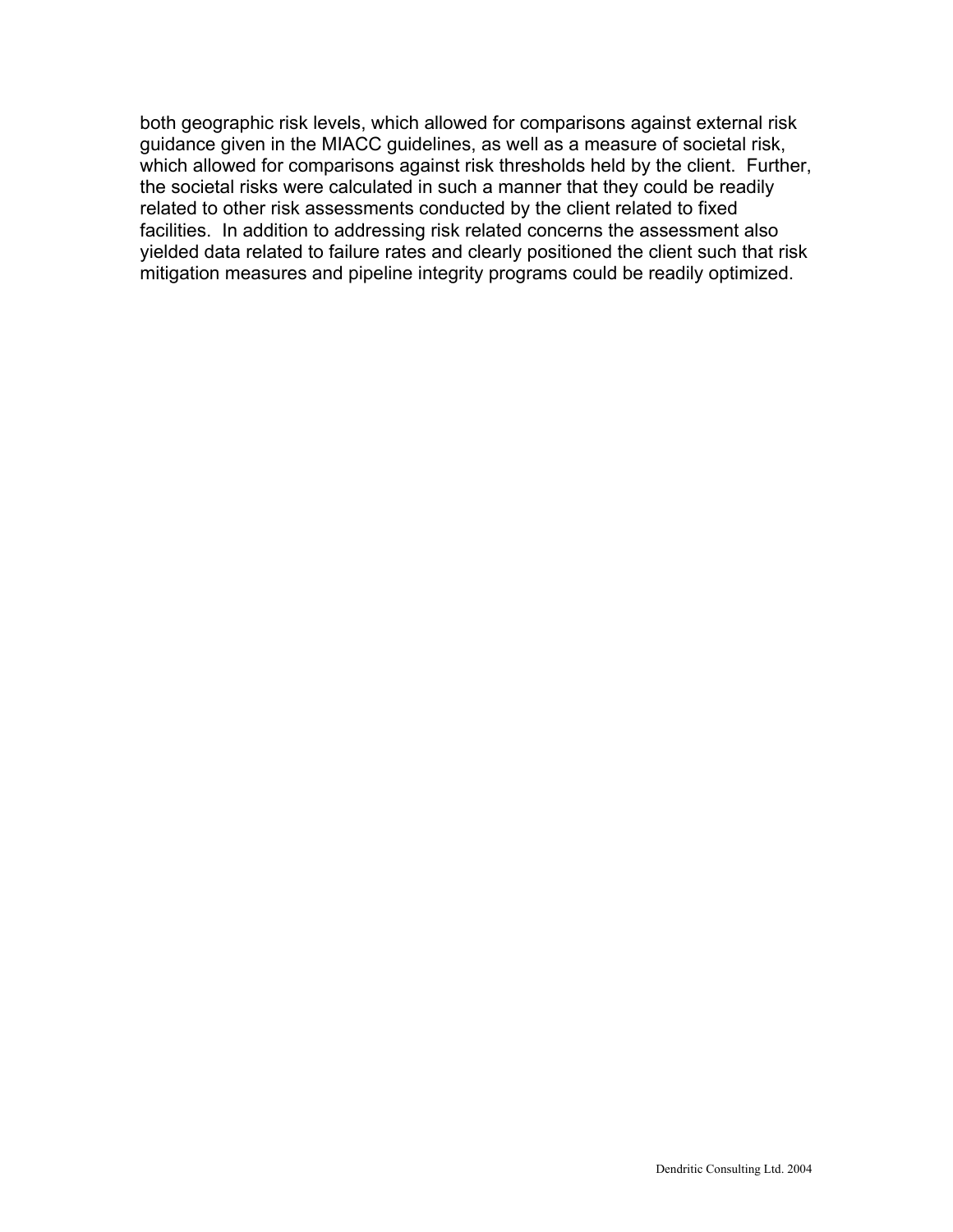#### **References:**

- 1. MIACC, *Risk Assessment Guidelines for Municipalities and Industries an Initial Screening Tool*, Ottawa, 1997.
- 2. MIACC, *Land Use Planning with Respect To Pipelines A Guideline for Local Authorities, Developers and Pipeline Operators*, Ottawa, 1998.

<http://www.mece.ualberta.ca/staff/whittaker/PipelineTask.pdf>

3. Alberta Industrial Heartland Associations, *Regional Pipeline Corridor and Setback Study*, Stantect Consulting Ltd. 2003.

<http://www.heartlandpipelinestudy.ca/>

4. Alberta Energy and Utility Board, *Pipeline Performance in Alberta 1980- 1997*, Calgary, 1998.

<http://ncsp.tamu.edu/reports/AEUB/r98g.pdf>

5. United Kingdom On-Shore Pipeline Operators' Association, *UKOPA Pipeline Fault Database – Pipeline Product Loss Incidents (Up to End of 1998) – 1St Report of the UKOPA Fault Database Management Group*, Advantica Technologies Ltd. 2000.

<http://www.ukopa.co.uk/publications/pdf/R4798.pdf> (HTML link is to a newer version of the referenced report)

- 6. European Gas Pipeline Incident Data group, *5th EGIG Report 1970 2001, Gas Pipeline Incidents*, Groningen, 2002.
- 7. Muhlbauer, W.K. *Pipeline Risk Management Manual Second Edition*, Gulf Professional Publishing, Houston, 1999.
- 8. Grzyb, D.W., Hallihan, M.F. *Study of High Vapour Pressure Pipeline*  Safety IPC2002-27375, Proceeding of IPC'02<sup>4th</sup> International Pipeline Conference, ASME, Calgary, 2002.
- 9. EPA, *Final Longhorn Pipeline Environmental Assessment*, Dallas, 1999.

<http://www.epa.gov/earth1r6/6en/xp/longhorn.htm> (Referenced values were taken from Appendix 9b)